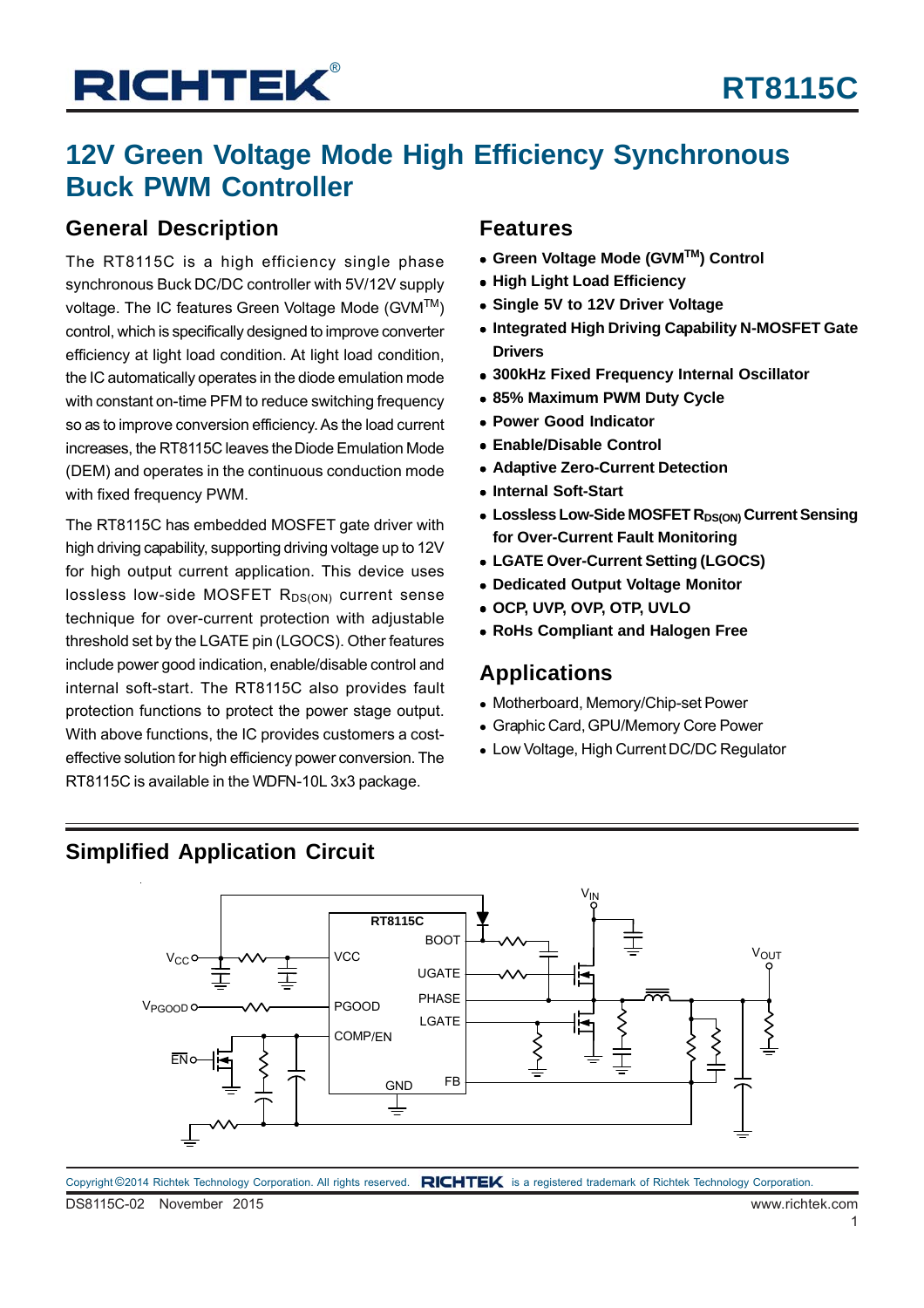

### **Ordering Information**

RT8115C<sub>D</sub>D

Package Type QW : WDFN-10L 3x3 (W-Type)

Lead Plating System

G : Green (Halogen Free and Pb Free)

Note :

Richtek products are :

- RoHS compliant and compatible with the current require ments of IPC/JEDEC J-STD-020.
- Suitable for use in SnPb or Pb-free soldering processes.

### **Pin Configurations**



WDFN-10L 3x3

### **Marking Information**



5P= : Product Code YMDNN : Date Code

| Pin No.                | <b>Pin Name</b> | anouonar mir posonipuon<br><b>Pin Function</b>                                                                                                                                                                                                                                                           |  |  |
|------------------------|-----------------|----------------------------------------------------------------------------------------------------------------------------------------------------------------------------------------------------------------------------------------------------------------------------------------------------------|--|--|
| 1                      | <b>BOOT</b>     | Bootstrap Supply for High-Side Gate Driver. Connect this pin to a power source<br>$V_{CC}$ through a bootstrap diode, and connect a $0.1\mu$ F or greater ceramic<br>capacitor from this pin to the PHASE pin to supply the power for high-side gate<br>driver.                                          |  |  |
| $\overline{2}$         | <b>PHASE</b>    | Switch Node. Connect this pin to the switching node of Buck converter. This pin<br>is also the floating drive return of the high-side MOSFET gate driver. The<br>PHASE voltage is sensed for zero current detection and over-current protection<br>when low-side MOSFET is on.                           |  |  |
| 3                      | <b>UGATE</b>    | High-Side MOSFET Gate Driver Output. Connect this pin to the Gate of<br>high-side MOSFET for floating drive.                                                                                                                                                                                             |  |  |
| 4                      | <b>LGATE</b>    | Low-Side MOSFET Gate Driver Output. Connect this pin to the Gate of low-side<br>MOSFET. This pin is also used for over-current protection (OCP) threshold<br>setting. Connect a resistor ( $R_{OCSET}$ ) from this pin to the GND pin to set the OCP<br>threshold.                                       |  |  |
| 5,<br>11 (Exposed Pad) | <b>GND</b>      | Ground. The exposed pad must be soldered to a large PCB and connected to<br>GND for maximum power dissipation.                                                                                                                                                                                           |  |  |
| 6                      | <b>VCC</b>      | Supply Voltage Input. It is recommended to connect a $1\mu$ F or greater ceramic<br>capacitor from this pin to the GND pin. VCC also powers the low-side gate<br>driver.                                                                                                                                 |  |  |
| $\overline{7}$         | <b>COMP/EN</b>  | Compensation Node. Connect R-C network between this pin and the FB pin for<br>PWM control loop compensation. This pin is also used for enable/disable<br>control. Connect a small signal MOSFET to this pin to implement enable/disable<br>control.                                                      |  |  |
| 8                      | <b>FB</b>       | Feedback Voltage Input. This pin is used for output voltage feedback input and<br>it is also monitored for power good indication, over-voltage and under-voltage<br>protections. Connect this pin to the converter output through voltage divider<br>resistors for output voltage regulation.            |  |  |
| 9                      | <b>NC</b>       | No Internal Connection.                                                                                                                                                                                                                                                                                  |  |  |
| 10                     | <b>PGOOD</b>    | Power Good Indicator Output. This pin provides an open-drain output. Connect<br>this pin to a voltage source through a pull-up resistor. The PGOOD voltage goes<br>high to indicate the output voltage is in regulation. This pin can be left open if<br>the power good indication function is not used. |  |  |

**Functional Pin Description**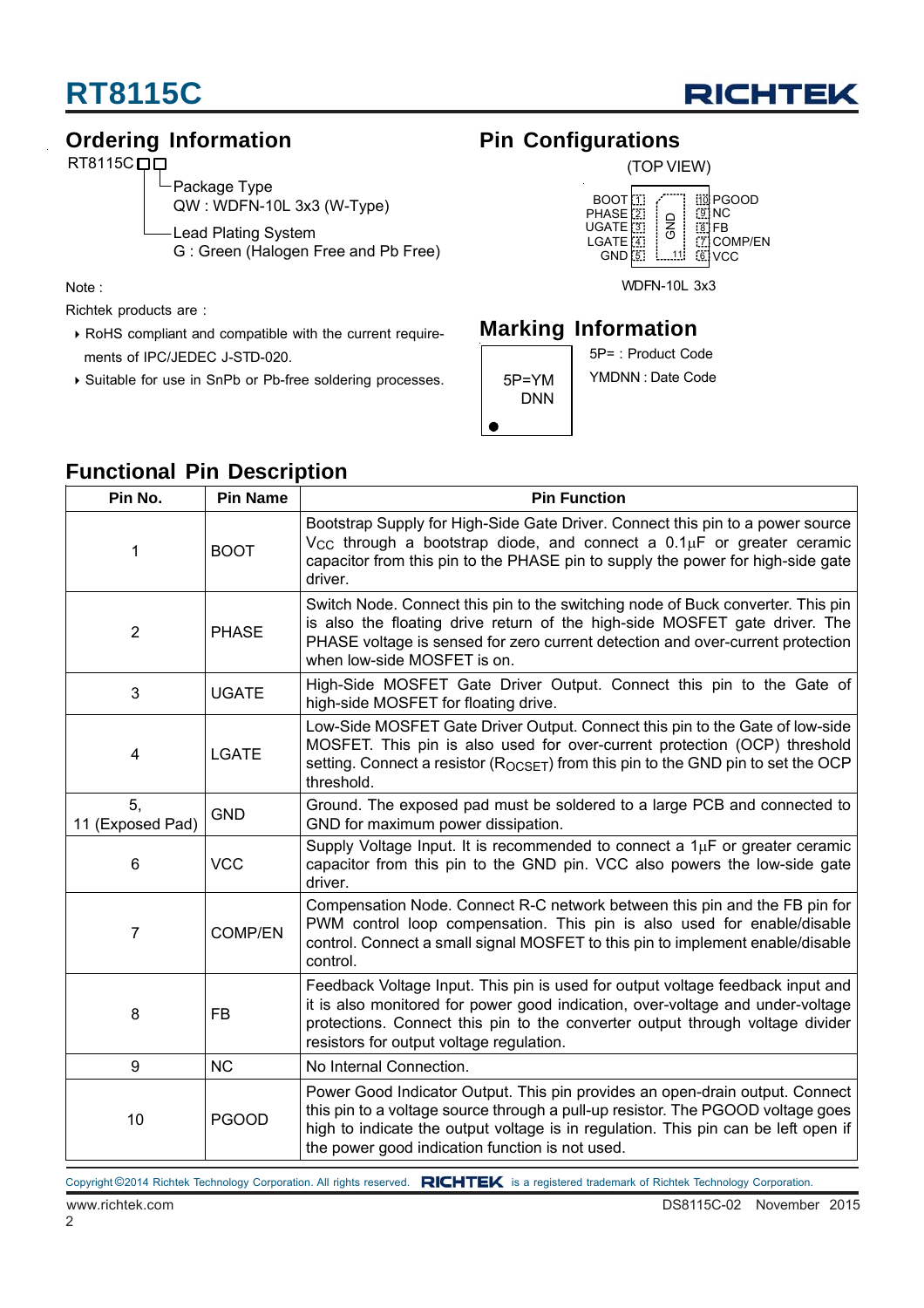### **Function Block Diagram**



### **Operation**

The RT8115C is a high efficiency single-phase green voltage mode (GVMTM) synchronous Buck controller with integrated MOSFET driver. The controller has a fixed frequency control, a fixed frequency 300kHz oscillator is integrated to minimize external components.

#### **Enable**

The RT8115C remains in shutdown if the COMP/EN pin is lower than 0.3V (Max). When the COMP/EN pin rises above the enable trip point, the RT8115C will begin a softstart cycle.

#### **Over-Current Threshold Setting**

Current limit threshold is externally programmed by adding a resistor ( $R_{OCSET}$ ) between LGATE and GND. Once VCC exceeds the POR threshold, an internal current source  $I_{OC}$  flows through  $R_{OCSET}$ . The voltage across  $R_{OCSET}$  is stored as the current limit protection threshold. After that, the current source is switched off.

#### **Under-Voltage Protection**

If the FB voltage is lower than the UVP threshold during normal operation, UVP will be triggered. When the UVP is triggered, both UGATE and LGATE go low until VCC is resupplied and exceeds the POR rising threshold voltage.

#### **Over-Voltage Protection**

If the FB pin voltage is higher than the OVP threshold during normal operation, OVP will be triggered. When OVP is triggered, UGATE will go low and LGATE will go high until VCC is resupplied and exceeds the POR rising threshold voltage.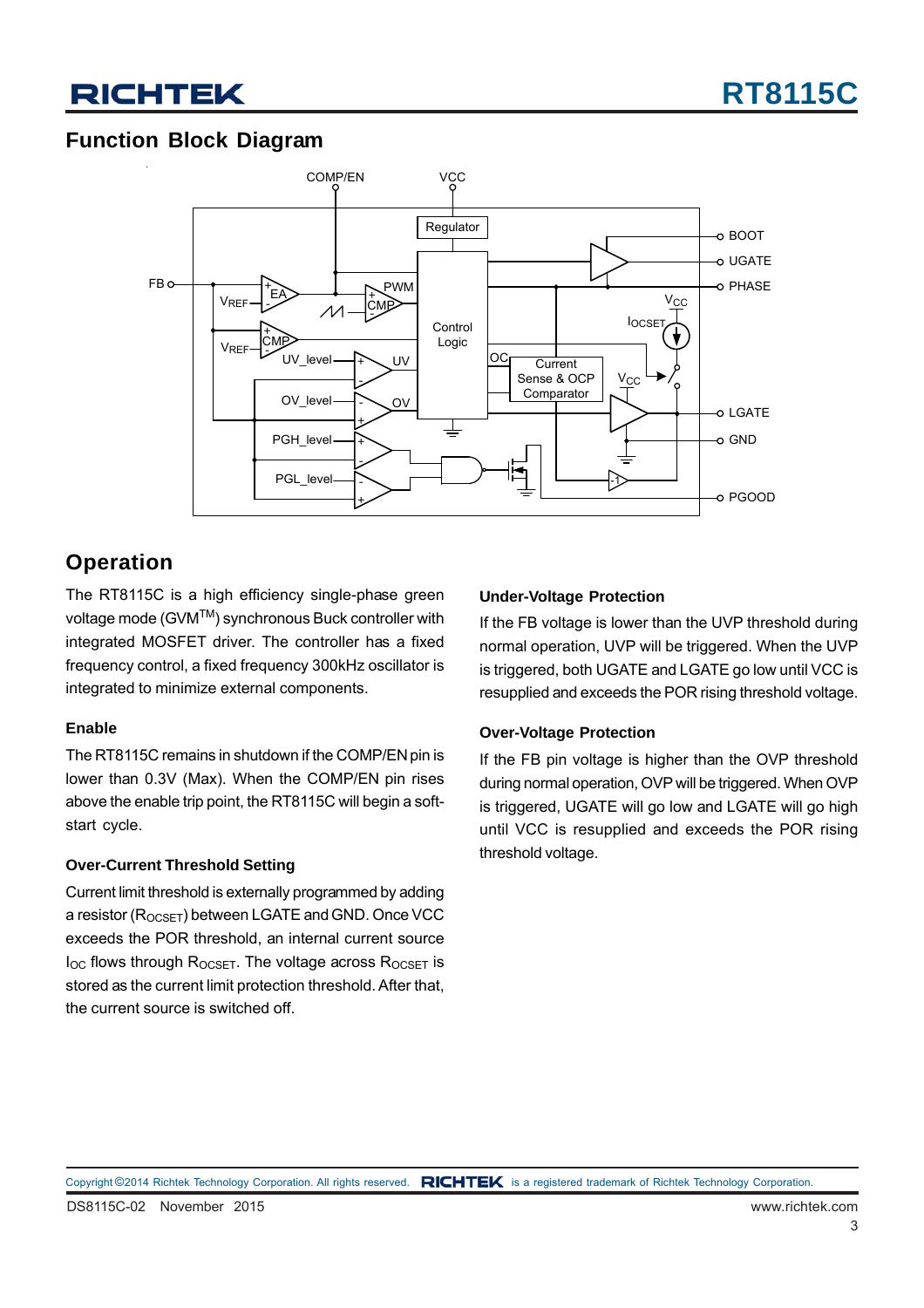

### **Absolute Maximum Ratings** (Note 1)

| • PHASE to GND (Note 2)                                 |  |
|---------------------------------------------------------|--|
|                                                         |  |
|                                                         |  |
| • BOOT to GND                                           |  |
|                                                         |  |
|                                                         |  |
| • UGATE to GND                                          |  |
|                                                         |  |
|                                                         |  |
| • UGATE to PHASE                                        |  |
|                                                         |  |
|                                                         |  |
| • LGATE to GND                                          |  |
|                                                         |  |
|                                                         |  |
| • Power Dissipation, $P_D @ T_A = 25^{\circ}C$ (Note 3) |  |
|                                                         |  |
| • Package Thermal Resistance                            |  |
|                                                         |  |
|                                                         |  |
|                                                         |  |
|                                                         |  |
|                                                         |  |
|                                                         |  |
| • ESD Susceptibility (Note 4)                           |  |
|                                                         |  |

#### **Recommended Operating Conditions**  $(Note 5)$

| • Power Input Voltage, VIN ----  | --- 2.5V to 21V       |
|----------------------------------|-----------------------|
|                                  | --- 4.5V to 13.2V     |
| • Junction Temperature Range --- | - –40°C to 125°C $\,$ |
| • Ambient Temperature Range ---  | - –40°C to 85°C -     |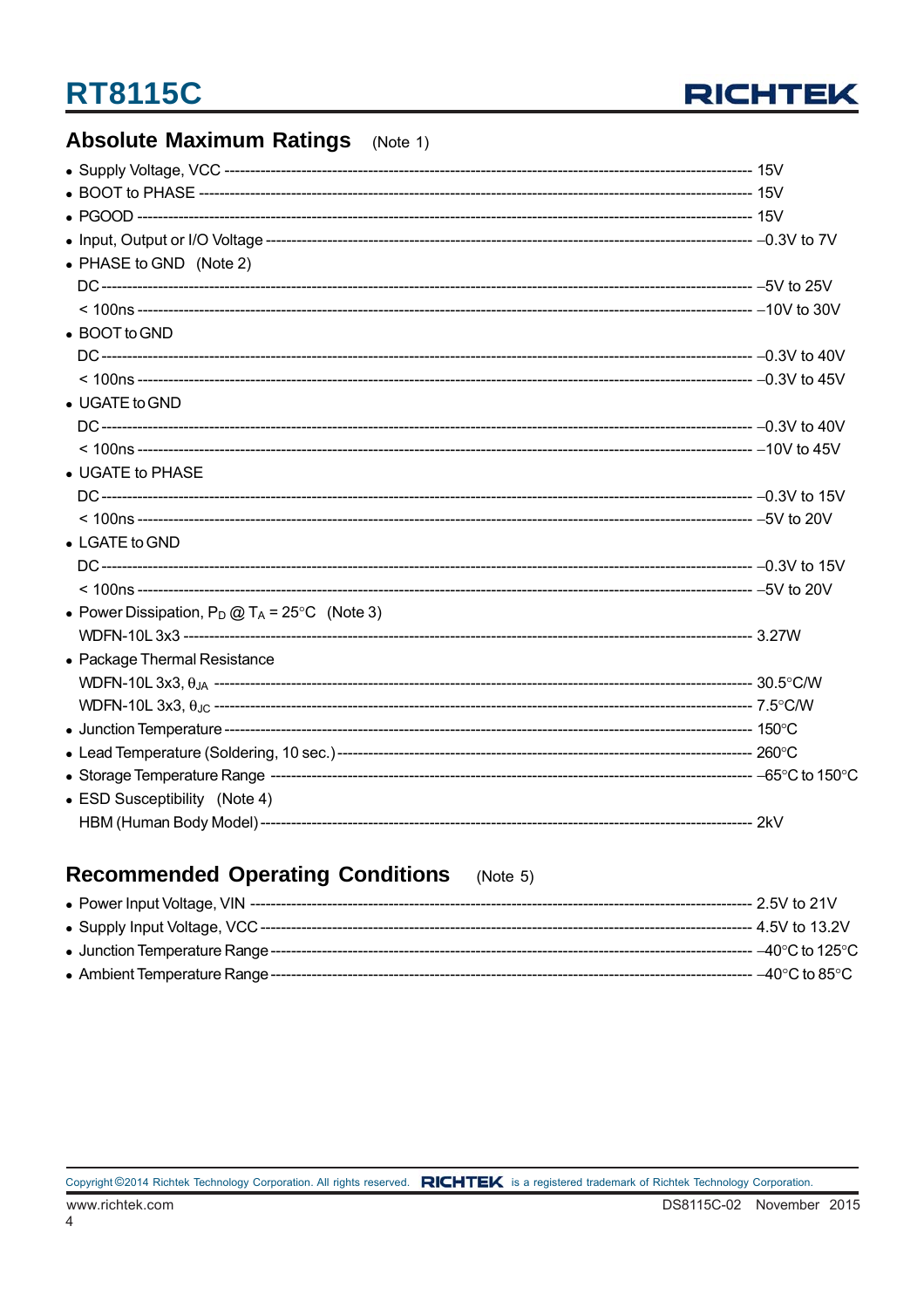### **Electrical Characteristics**

( $V_{CC}$  = 12V,  $T_A$  = 25°C, unless otherwise specified)

| <b>Parameter</b>                 | <b>Symbol</b>     | <b>Test Conditions</b>                                                    | Min                      | <b>Typ</b>               | <b>Max</b>               | Unit            |  |
|----------------------------------|-------------------|---------------------------------------------------------------------------|--------------------------|--------------------------|--------------------------|-----------------|--|
| General                          |                   |                                                                           |                          |                          |                          |                 |  |
| Supply Input Voltage             | Vcc               |                                                                           | 4.5                      | 12                       | 13.2                     | V               |  |
| <b>VCC Supply Current</b>        | <b>Icc</b>        | No Load for UGATE/ LGATE                                                  | --                       | $\overline{2}$           | --                       | mA              |  |
| <b>VCC POR Threshold</b>         | <b>VPORH</b>      | V <sub>CC</sub> Rising                                                    | $\overline{\phantom{a}}$ | 4.1                      | 4.2                      | V               |  |
|                                  | <b>VRORL</b>      | <b>Vcc Falling</b>                                                        | 3.6                      | 3.8                      | --                       |                 |  |
| <b>VCC POR Hysteresis</b>        |                   |                                                                           | $\overline{a}$           | 0.3                      | $-$                      | V               |  |
| Soft-Start Interval              | tss               | V <sub>FB</sub> from 0V to 0.8V                                           | 3                        |                          | $\overline{7}$           | ms              |  |
| Reference Voltage                | <b>VREF</b>       |                                                                           | 0.793                    | 0.8                      | 0.807                    | V               |  |
| <b>Protection</b>                |                   |                                                                           |                          |                          |                          |                 |  |
| <b>Thermal Shutdown Limit</b>    | T <sub>SD</sub>   |                                                                           | $\overline{\phantom{a}}$ | 165                      | --                       | $\rm ^{\circ}C$ |  |
| Over-Voltage Threshold           | Vovp              | Relative to FB Voltage                                                    | 115                      | 125                      | 135                      | %               |  |
| Under-Voltage Threshold          | VUVP              | Relative to FB Voltage                                                    | $\overline{\phantom{a}}$ | 75                       | --                       | %               |  |
| <b>OC Current Source</b>         | loc               |                                                                           | 9                        | 10                       | 11                       | μA              |  |
| OC Preset Trigger Voltage        | VOC_Preset        | ROCSET IS Not Populated                                                   | $\overline{\phantom{a}}$ | 0.6                      | $-$                      | V               |  |
| Over Current Setting Time Delay  | tocp              | From $V_{CC}$ > 4.5V to Soft-Start                                        | $\overline{\phantom{a}}$ | --                       | 5                        | ms              |  |
| <b>MOSFET Gate Driver</b>        |                   |                                                                           |                          |                          |                          |                 |  |
| <b>UGATE Drive Source</b>        | <b>IUGATEST</b>   | $V_{\text{BOOT}} - V_{\text{PHASE}} = 12V$ , Max<br><b>Source Current</b> | $\overline{\phantom{a}}$ | 1.5                      | $\overline{\phantom{a}}$ | A               |  |
| <b>LGATE Drive Source</b>        | <b>ILGATEsr</b>   | VLGATE = 12V, Max Source<br>Current                                       | $\overline{\phantom{a}}$ | 1.5                      | $\overline{a}$           | A               |  |
| <b>UGATE Drive Sink</b>          | <b>RUGATESK</b>   | $VUGATE - VPHASE = 0.1V$                                                  | $-$                      | 1.8                      | $\overline{a}$           | Ω               |  |
| <b>LGATE Drive Sink</b>          | <b>RLGATESK</b>   | $V_{LGATE} = 0.1V$                                                        | $-$                      | 1.2                      | $\overline{a}$           | Ω               |  |
| Dead Time                        | t <sub>DEAD</sub> |                                                                           | $-$                      | 30                       | --                       | ns              |  |
| <b>PWM Controller</b>            |                   |                                                                           |                          |                          |                          |                 |  |
| EA Open Loop Gain                | <b>GEA</b>        | (Note 6)                                                                  |                          | 80                       | --                       | dB              |  |
| <b>EA Bandwidth</b>              | <b>BW</b>         | (Note 6)                                                                  | --                       | 15                       | --                       | <b>MHz</b>      |  |
| Maximum Duty                     | <b>DMAX</b>       |                                                                           | $\overline{a}$           | 88                       | --                       | $\%$            |  |
| Ramp Valley                      |                   |                                                                           | $\overline{\phantom{a}}$ | 0.9                      | $\overline{\phantom{a}}$ | V               |  |
| Ramp Amplitude                   | $\Delta$ Vosc     | $V_{IN} = 12V$                                                            | $\overline{\phantom{a}}$ | 1.6                      | $-$                      | V               |  |
| <b>COMP/EN Disable Threshold</b> |                   |                                                                           | $\overline{\phantom{m}}$ | $-$                      | 0.3                      | V               |  |
| <b>PWM Frequency</b>             | fosc              |                                                                           | 270                      | 300                      | 330                      | kHz             |  |
|                                  | VPGOOD_H          | Relative to FB Voltage                                                    | 0.86                     | 0.89                     | 0.92                     | V               |  |
| PGOOD Threshold                  | VPGOOD_L          | Relative to FB Voltage                                                    | 0.68                     | 0.71                     | 0.74                     |                 |  |
| PGOOD Low Level                  | VOL_PGOOD         | Sink Current = 4mA                                                        | $\overline{\phantom{a}}$ | $\overline{\phantom{a}}$ | 0.4                      | V               |  |
| EN to Soft-Start Delay           | tDELAY_EN         | (Note 6)                                                                  | --                       | --                       | 500                      | $\mu$ s         |  |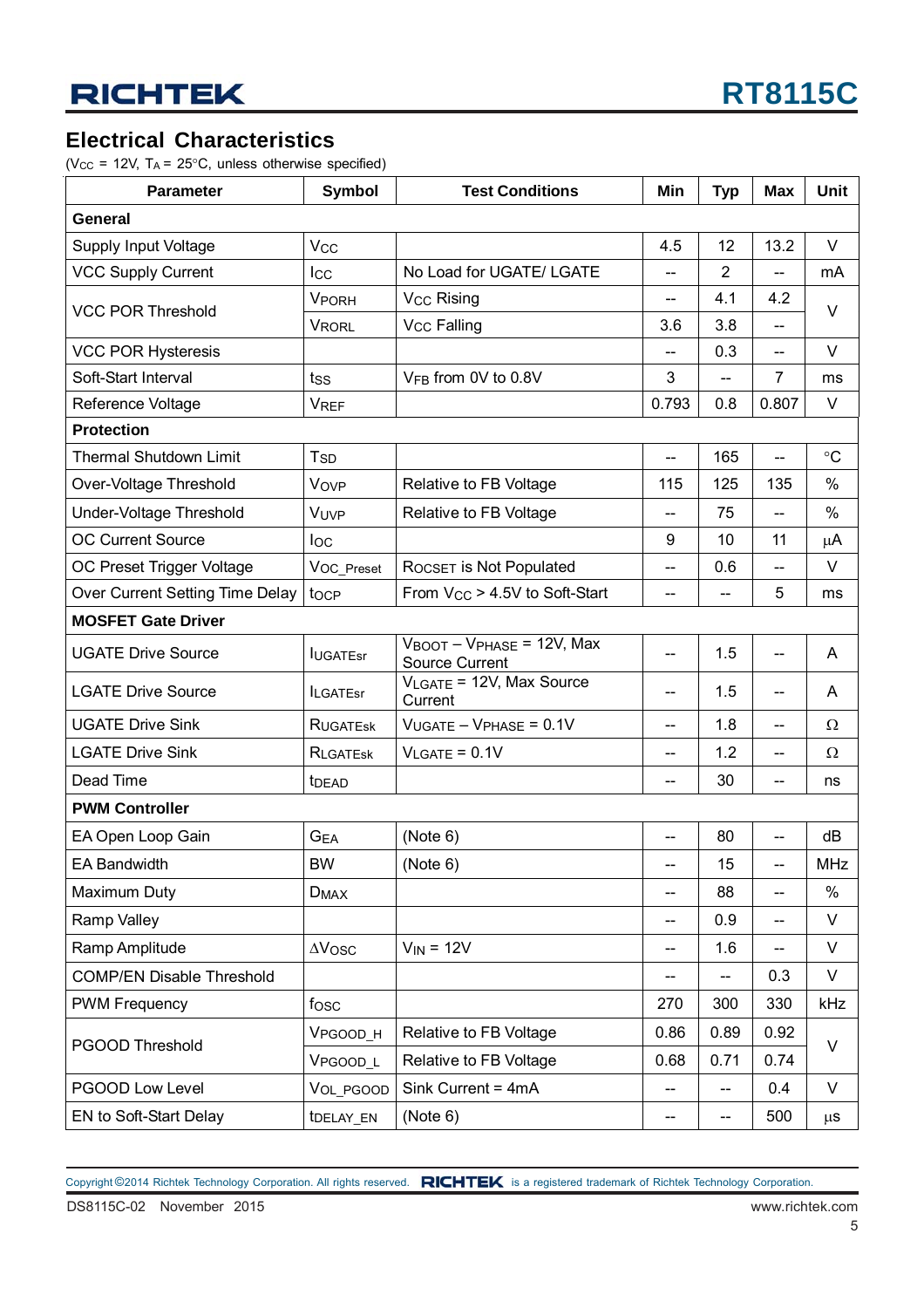- **Note 1.** Stresses beyond those listed "Absolute Maximum Ratings" may cause permanent damage to the device. These are stress ratings only, and functional operation of the device at these or any other conditions beyond those indicated in the operational sections of the specifications is not implied. Exposure to absolute maximum rating conditions may affect device reliability.
- **Note 2.** (PHASE to GND + VCC) should not higher than 43.2V.
- **Note 3.** θ<sub>JA</sub> is measured at T<sub>A</sub> = 25°C on a high effective thermal conductivity four-layer test board per JEDEC 51-7. θ<sub>JC</sub> is measured at the exposed pad of the package.
- **Note 4.** Devices are ESD sensitive. Handling precaution is recommended.
- **Note 5.** The device is not guaranteed to function outside its operating conditions.
- **Note 6.** Guaranteed by design.

### **Typical Application Circuit**

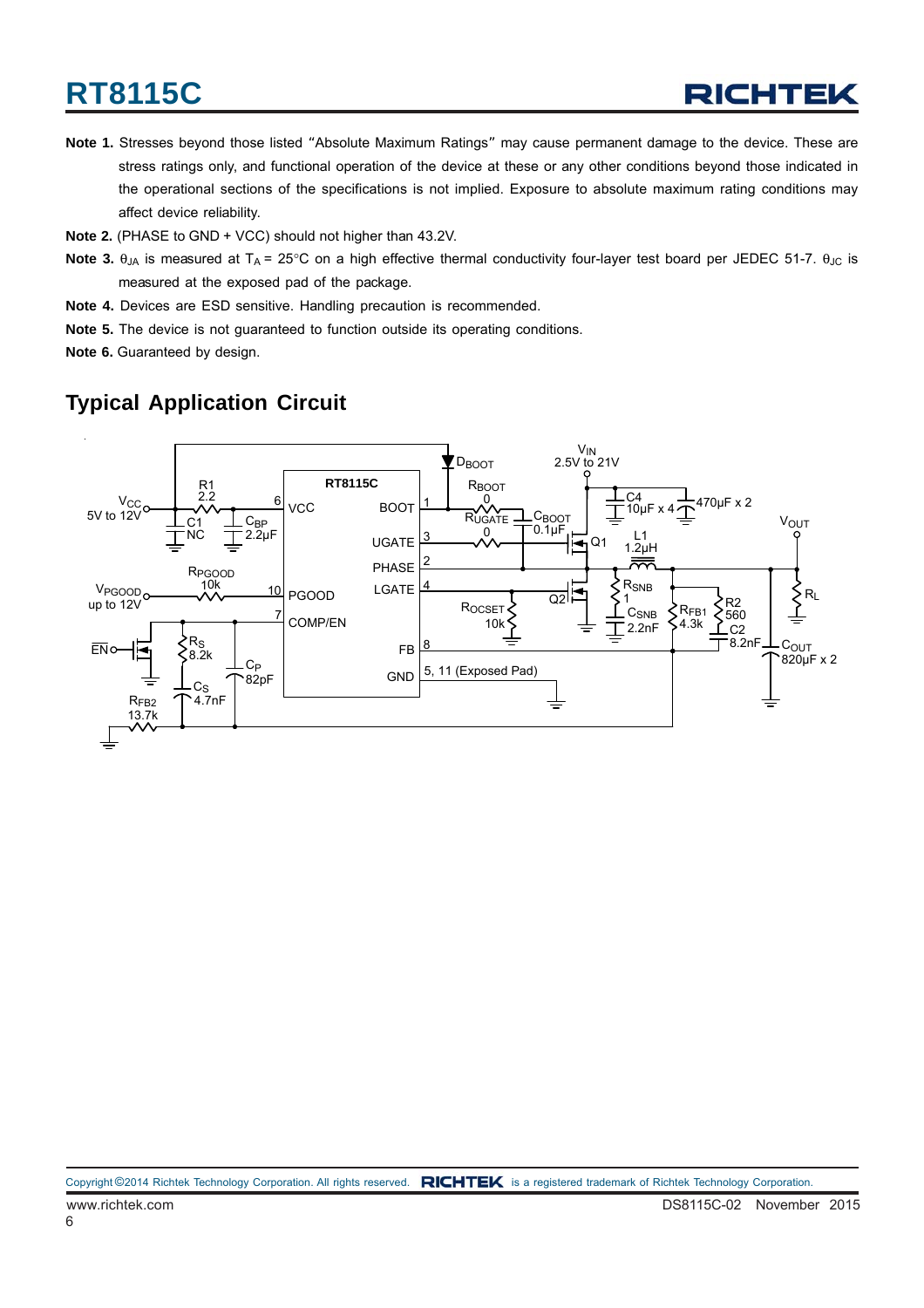### **Typical Operating Characteristics**



**Reference Voltage vs. Temperature** 0 3 6 9 12 15 18 21 24 27 30 Output Current (A)  $V_{IN}$  =  $V_{CC}$  =12V,  $V_{OUT}$  = 1.1V,  $I_{\text{OUT}} = 0$ A to 30A, L = 1 $\mu$ H, DCR =  $1.7 \text{m}\Omega$ 



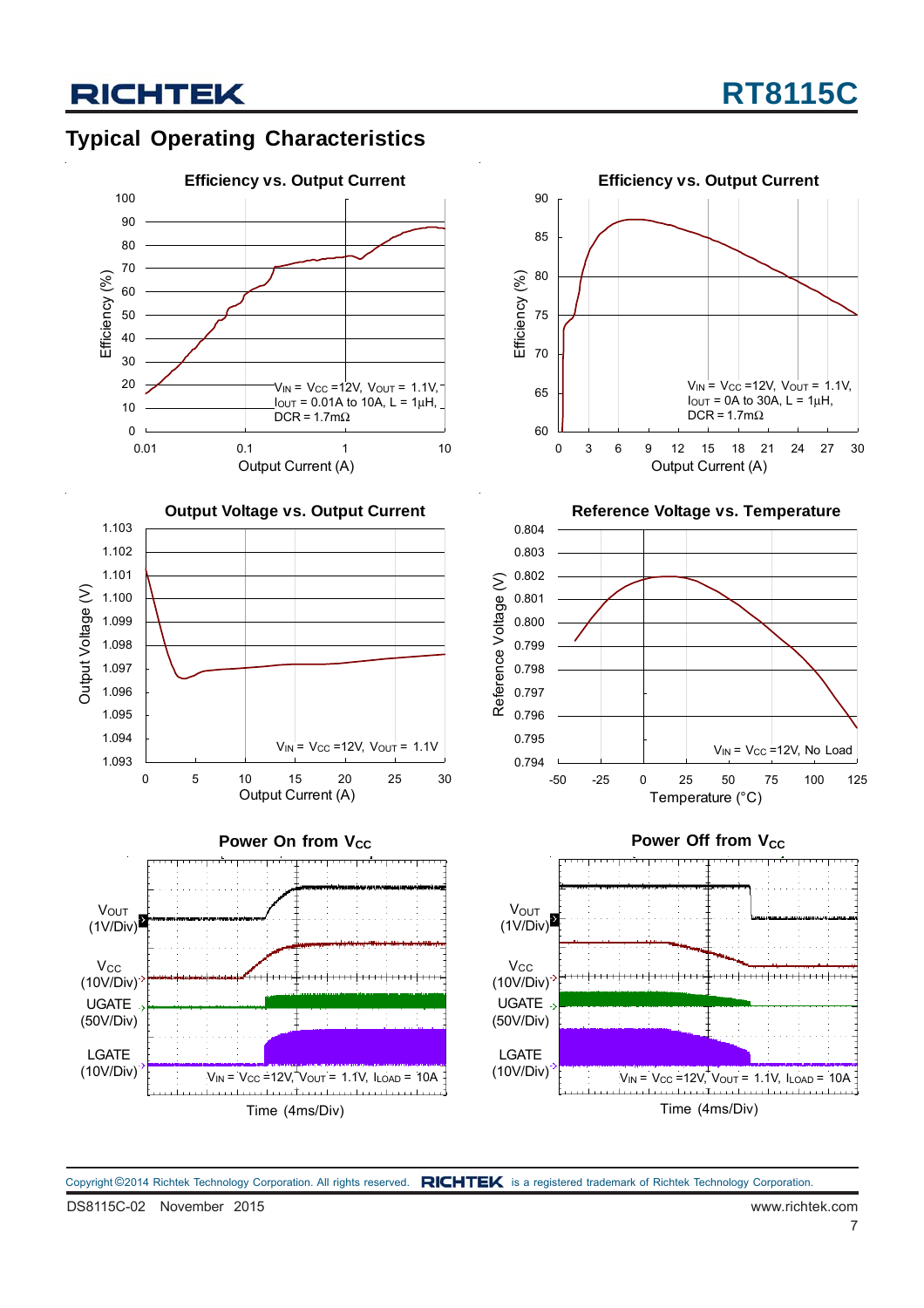



Time (200μs/Div)

Copyright ©2014 Richtek Technology Corporation. All rights reserved. RICHTEK is a registered trademark of Richtek Technology Corporation.

Time (2ms/Div)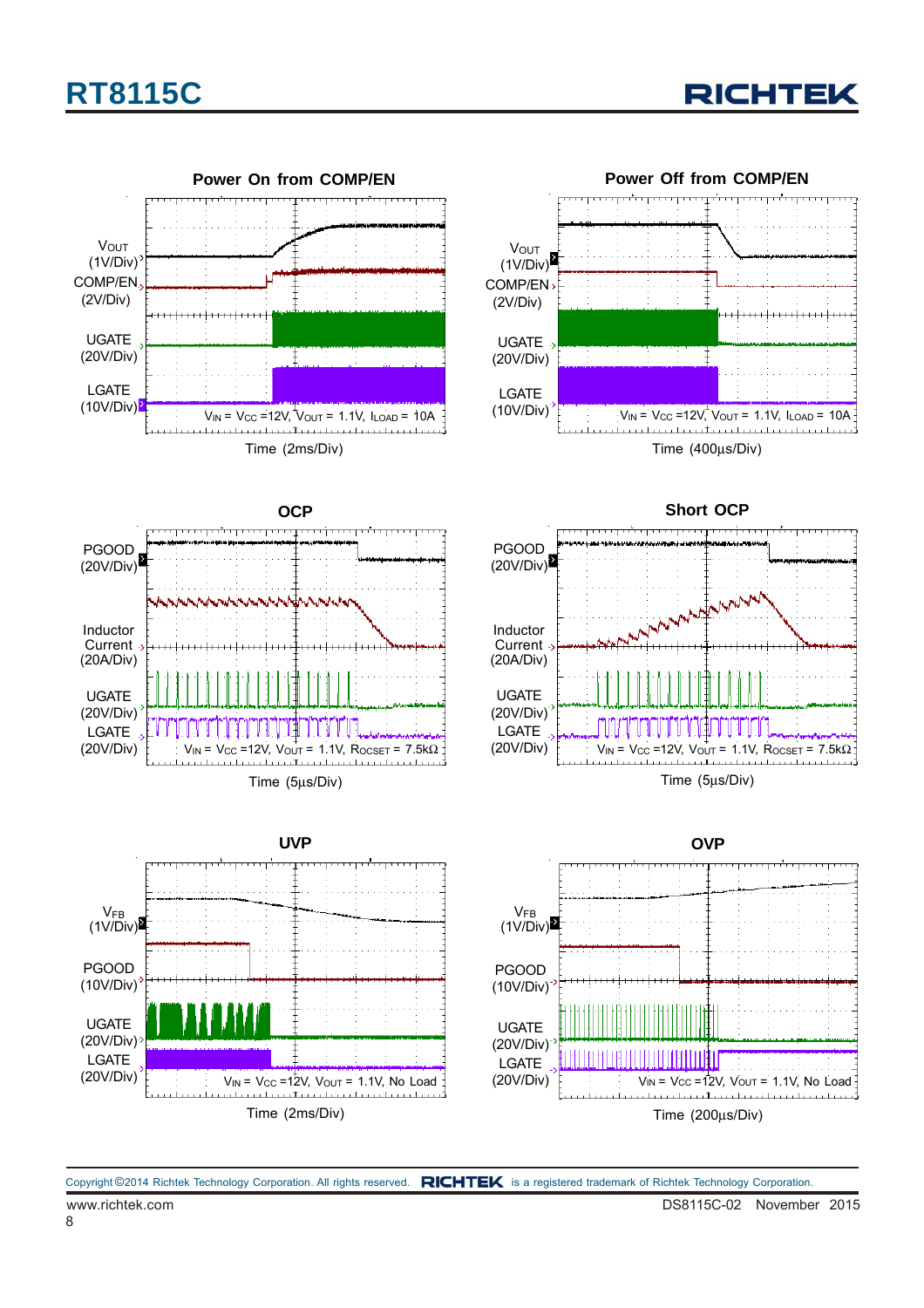

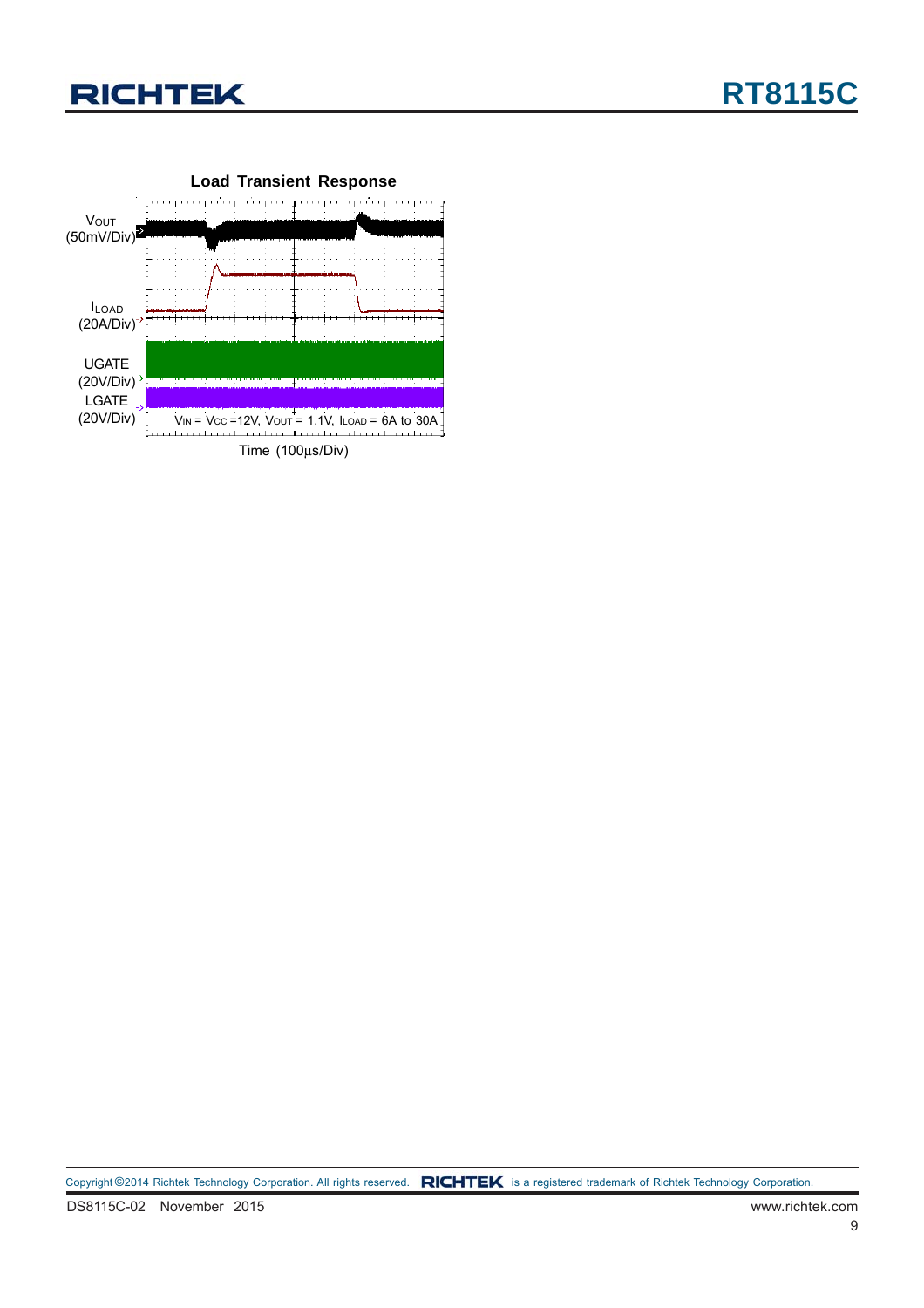### **Application Information**

#### **Supply Voltage and Power-On Reset**

The VCC pin is the power supply pin of the RT8115C. The input voltage range ( $V_{CC}$ ) is from 4.5V to 13.2V with respect to the GND pin. An internal linear regulator regulates the supply voltage for internal control logic circuit. The VCC pin also supplies the power for the integrated low-side MOSFET gate driver. A 1μF ceramic capacitor or greater is recommended for the Vcc voltage de-coupling. Place the de-coupling capacitor physically close to the VCC pin.

The Power-On Reset (POR) circuit monitors the VCC pin voltage. If  $V_{CC}$  exceeds the POR rising threshold, the controller begins to work and prepares for soft-start operation. If  $V_{CC}$  falls below the POR falling threshold, the controller stops working. All MOSFETs stop switching, and all protections are reset. There is a hysteresis between the POR rising and falling thresholds to prevent inadvertently reset caused by noise.

#### **Soft-Start**

When the controller input voltage  $(V_{CC})$  rises and exceeds the POR rising threshold at power up, the RT8115C initiates soft-start operation after the  $t<sub>OCP</sub>$  time delay. The soft-start function is used to prevent large inrush current from input power source while converter is powered up. The IC provides soft-start function internally. The FB voltage will track the internal soft-start voltage, which ramps up from zero in a monotone during the soft-start period. Therefore, the duty cycle of PWM signal will increase gradually and so does the input current.

Figure 1 shows the power-up operation of RT8115C. The IC operates firstly in DEM with fixed switching frequency during soft-start period  $T_{SS}$ , and then enters CCM operation. When the CCM period ends, the IC enters Ultrasonic Mode (USM) or CCM depending on the load current.

#### **Green Voltage Mode (GVM) Control**

The RT8115C utilizes GVM control to improve light load efficiency. Depending on the load current, the controller automatically operates in Diode Emulation Mode (DEM) with constant on-time PFM or in Continuous Conduction Mode (CCM) with fixed-frequency PWM.

At light load condition, the IC automatically operates in diode emulation mode with constant on-time PFM to reduce switching frequency so as to improve efficiency. As the output current decreases from heavy load condition, the inductor current decreases, and eventually the inductor valley current decreases to zero, which is the boundary between continuous conduction mode and discontinuous conduction mode. By emulating the behavior of diodes, the low-side MOSFET allows only partial of negative current to flow when the inductor freewheeling current reaches negative. As the load current further decreases, it takes longer and longer to discharge the output capacitor to the level that next UGATE on-time begins. The UGATE on-time in DEM is determined by the converter input and output voltage, and it is generated internally. When the output current increases from light load to heavy load, the

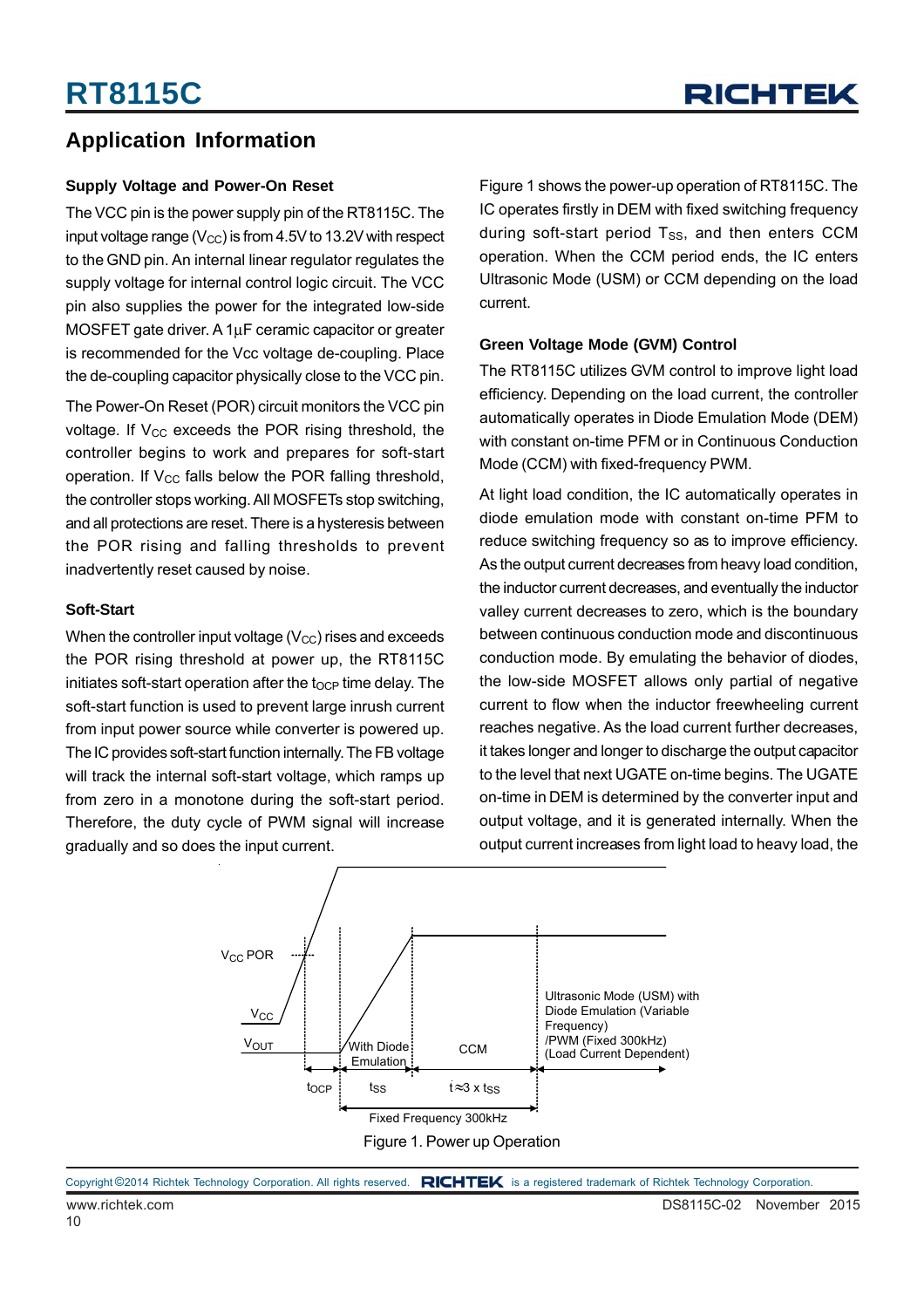switching frequency increases to the value as the inductor current reaches the continuous conduction condition. Controller will then operate in continuous conduction mode with 300kHz fixed switching frequency PWM.

The RT8115C activates ultrasonic mode operation with switching frequency higher than 25kHz. The ultrasonic mode eliminates audio noise that would be presented when the controller automatically skips pulses at light load condition. In this mode, the low-side switch gatedriver signal is OR with an internal oscillator. Once the internal oscillator is triggered, the controller pulls LGATE high, turning on the low-side MOSFET to induce a negative inductor current. After  $V_{FB}$  falls to  $V_{REF}$ , the controller turns off the low-side MOSFET (LGATE pulled low) and triggers a constant on-time (UGATE driven high). When the on-time is expired, the controller re-enables the low-side MOSFET until the inductor current decreases below the zero crossing threshold.

As the load current increases, the inductor current no longer reaches the zero-crossing threshold. The controller leaves the ultrasonic mode and enters the continuous conduction mode. In the continuous conduction mode, the controller operates with fixed switching frequency, and uses voltage mode PWM control for output voltage regulation.

#### **Power Up with Pre-bias Voltage**

Conventionally, when the converter output capacitor has been pre-charged to a non-zero positive voltage, the FB pin voltage of the PWM controller is non-zero. If the converter is powered up under this condition, the softstart function of PWM controller will turn on low-side MOSFET with maximum duty ratio to rapidly discharge the output capacitor so as to force the FB voltage to track the internal soft-start voltage. Large current is then drawn from the output capacitor while the discharge is taking place. The discharge current depends on the inductance and the output capacitance. Output voltage may oscillate and go negative. The negative output voltage could damage the load.

The RT8115C implements control circuits specifically to prevent the negative voltage when the converter is powered up with pre-biased voltage on the output capacitor.

Figure 2 shows the waveform that converter is powered up with pre-biased output voltage. The output voltage rises smoothly from its pre-charged initial value during soft-start without sagging.



Figure 2. Power Up with Pre-biased Output Voltage

#### **Enable/Disable Function**

The COMP/EN pin is used to enable or to disable the controller. Because the COMP/EN pin is also the error amplifier output, it is recommended to use a small signal MOSFET with low capacitance  $C_{gd}$  to minimize the influence of the COMP/EN pin capacitance on loop response. Use a small signal MOSFET or BJT to implement the enable/disable control. Connect the Drain of small signal MOSFET (or the Collector of BJT) to the COMP/EN pin and its Source (or the Emitter of BJT) to ground for enable/disable control. If the COMP/EN voltage is pulled down below the enable level  $V_{EN}$ , the controller is disabled with both UGATE and LGATE go low after about 15μs delay time. If the COMP/EN pin is released, the COMP/EN voltage rises and then begins to soft-start.

#### **Power Good Indication**

The RT8115C monitors the converter output voltage through the FB pin for power good indication, over-voltage protection and under voltage protection. The PGOOD pin is an open-drain output, and it should be tied to a voltage source  $V_{PGOOD}$  no greater than 12V through a pull up resistor R<sub>PGOOD</sub>. Referring to the typical application, it is recommended to choose the R<sub>PGOOD</sub> to set maximum 1mA sink current into the PGOOD pin.

Copyright ©2014 Richtek Technology Corporation. All rights reserved. RICHTEK is a registered trademark of Richtek Technology Corporation.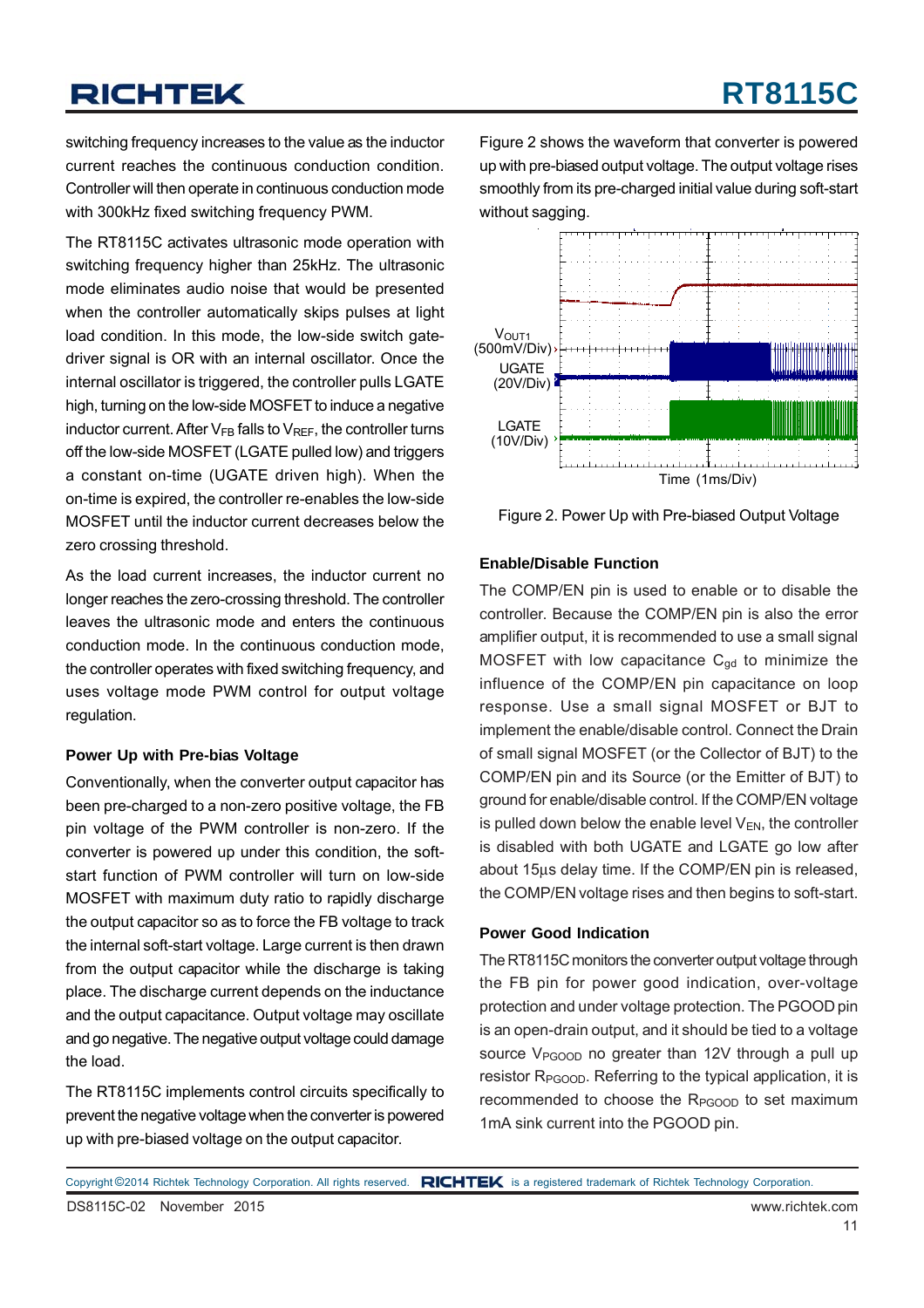## RICHTEK

If the FB pin voltage stays within the voltage window of  $\pm$ 12% of V<sub>RFF</sub> (typical), the PGOOD voltage will go high to indicate that the converter output voltage is in regulation. If the FB pin voltage is out of the voltage window, the PGOOD voltage goes low to indicate that the converter output voltage is out of regulation. If the power good indication function is not used, the PGOOD pin can be left open.

#### **Over Voltage Protection (OVP)**

If the FB pin voltage is higher than the OVP threshold during normal operation, OVP will be triggered. When OVP is triggered, UGATE will go low and LGATE will go high to discharge the converter output capacitor to protect the load from over voltage condition. When the FB pin voltage falls below 0.4V, LGATE will go low to stop the discharge. The OVP function belongs to a latch protection. The RT8115C will not repeat the soft-start operation unless the VCC voltage is toggled off and on to reset the OVP.

#### **Under-Voltage Protection (UVP)**

If the FB pin voltage is lower than the UVP threshold during normal operation, UVP will be triggered. When UVP is triggered, both UGATE and LGATE will go low to protect the load from under-voltage condition. Referring to Figure 1, the UVP function is not activated until the soft-start period t<sub>SS</sub> completes. The UVP function belongs to a latch protection, and it is masked during the soft-start time  $t_{SS}$ . The RT8115C will not repeat the soft-start operation unless the VCC voltage is toggled off and on to reset the UVP.

#### **Over-Current Protection (OCP)**

The RT8115C utilizes low-side MOSFET  $R_{DS(ON)}$  current sense technique for over-current protection (OCP). After low-side MOSFET is turned on, the controller monitors the voltage across low-side MOSFET by sensing the PHASE voltage. The RT8115C uses cycle-by-cycle inductor valley current sense, the controller samples and holds the PHASE voltage before low-side MOSFET is turned off. This sampled PHASE voltage represents the inductor valley current, and it is compared with the user defined threshold voltage for OCP. When the inductor current exceeds the user defined threshold level for two

consecutive PWM switching cycles, OCP will be triggered. When OCP is triggered, both UGATE and LGATE will go low to protect the load from over-current condition. The OCP function belongs to a latch protection. The IC will not repeat the soft-start operation unless the VCC voltage is toggled off and on to reset the OCP.

#### **LGATE Over-Current Protection Threshold Setting (LGOCS)**

The LGATE pin is not only for driving the low-side MOSFET, but also is used to set the over-current protection (OCP) threshold. Figure 3 shows the connection for OCP threshold setting, in which a resistor  $R_{OCSET}$  connected from the LGATE pin to the GND pin sets the OCP threshold.

After the controller input voltage VCC exceeds the POR rising threshold at power up, the IC waits for a period of time for OCP setting before soft-start operation begins. During this period, the UGATE output is low and the LGATE output is in tri-state. An internal current source  $I_{OCSET}$  is switched on and then flows out of the LGATE pin to the external resistor  $R_{OCSET}$  to set the OCP threshold. The voltage drop across  $R_{OCSET}$  is stored by the controller as the OCP threshold  $V_{OCSFT}$ . After that, the current source is switched off, and the LGATE output leaves tri-state then goes low. The resistance value of  $R_{OCSET}$  is determined by the following equation :

$$
R_{\text{OCSET}} = \frac{V_{\text{OCSET}}}{I_{\text{OCSET}}} = \frac{R_{\text{DS(ON)}} \times I_{\text{MAX}}}{I_{\text{OCSET}}}
$$

where  $I_{MAX}$  represents the maximum inductor valley current,  $R_{DS(ON)}$  is the on state channel resistance of the low-side MOSFET.

If the  $R_{OCSET}$  is not connected, the internal current source  $I_{OCSET}$  will charge the  $C_{gs}$  of the low-side MOSFET during the OCP threshold setting period. Under this condition, the LGATE voltage may be high enough to turn on the low-side MOSFET so that the output capacitor is discharged. Although the LGATE voltage may be high enough to turn on the low-side MOSFET, the OCP threshold voltage is internally clamped at 600mV (typical) and stored as the preset value.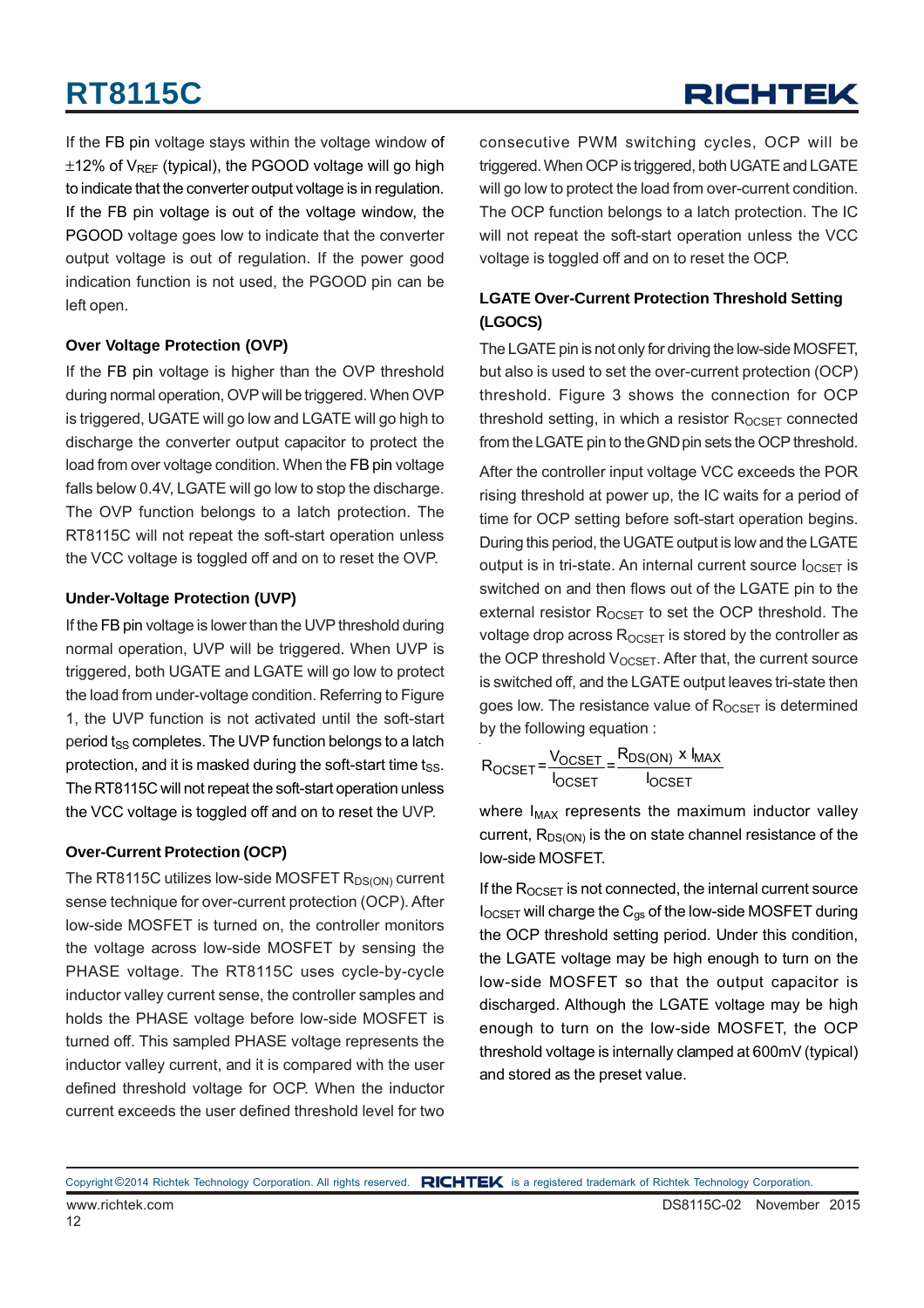## **RT8115C**

Although the OCP threshold voltage is internally clamped at 600mV when  $R_{OCSFT}$  is not connected, this preset threshold voltage may be very high to most of applications. Hence, it is recommended to keep the  $R_{OCSET}$  always well-connected to protect the converter from over-current condition.



Figure 3. OCP Threshold Setting

#### **Bootstrap Circuit**

Figure 4 shows the bootstrap circuit, which is used for the high-side MOSFET driving. The  $C_{\text{BODT}}$  is used to store and supply the energy for high-side MOSFET floating drive, and the  $D_{\text{BOOT}}$  is used for voltage blocking. Choose the D<sub>BOOT</sub> with sufficient voltage rating to block the PHASE peak voltage (consider switching spike) plus the voltage V<sub>CC</sub>.

When the low-side MOSFET is on, the PHASE voltage is pulled down to ground and the  $D_{\text{BOOT}}$  conducts to charge the  $C_{\text{BOOT}}$ . When the high-side MOSFET driver is on, part of the charge stored in the  $C_{\text{BODT}}$  is transferred to the high-side MOSFET to turn it on. Use 0.1μF or greater ceramic capacitor as the  $C_{\text{BOOT}}$  to ensure the high-side MOSFET gate driver operation. The  $C_{\text{BOOT}}$  and  $D_{\text{BOOT}}$  should be placed physically close to the BOOT and PHASE pins to minimize the trace parasitic components.



Figure 4. Bootstrap Circuit

#### **MOSFET Gate Drivers**

In synchronous rectified Buck topology, the dead-time is utilized to prevent cross conduction of high-side and lowside MOSFETs. The RT8115C implements non-overlapping MOSFET gate drivers with dead-time control scheme to ensure a safe operation of MOSFET switching.

For high output current applications, multiple power MOSFETs are usually paralleled to reduce the total  $R_{DS(ON)}$ . The MOSFET gate driver needs to have higher driving capability to switch on/off these paralleled MOSFETs. The RT8115C integrates MOSFET gate drivers that have high current driving capability to have lower switching loss and thus better performance of conversion efficiency. The embedded MOSFET drivers contribute to the majority of power dissipation of the controller. Therefore, WDFN package is chosen because of its power dissipation rating. If gate resistor is not used, the power dissipation of the controller can be approximately calculated by the following equation :

 $P_{SW}$  =  $F_{SW}$  ( $Q_{g_H}$ <sub>High</sub> x  $V_{BOOT-PHASE}$  +  $Q_{g_L}$ <sub>Low</sub> x  $V_{CC}$ )

where  $V_{\text{BOOT-PHASE}}$  represents the voltage across the bootstrap capacitor.

It is important to make sure that the controller can dissipate the switching loss and have enough room for safe operation when power MOSFETs are paralleled.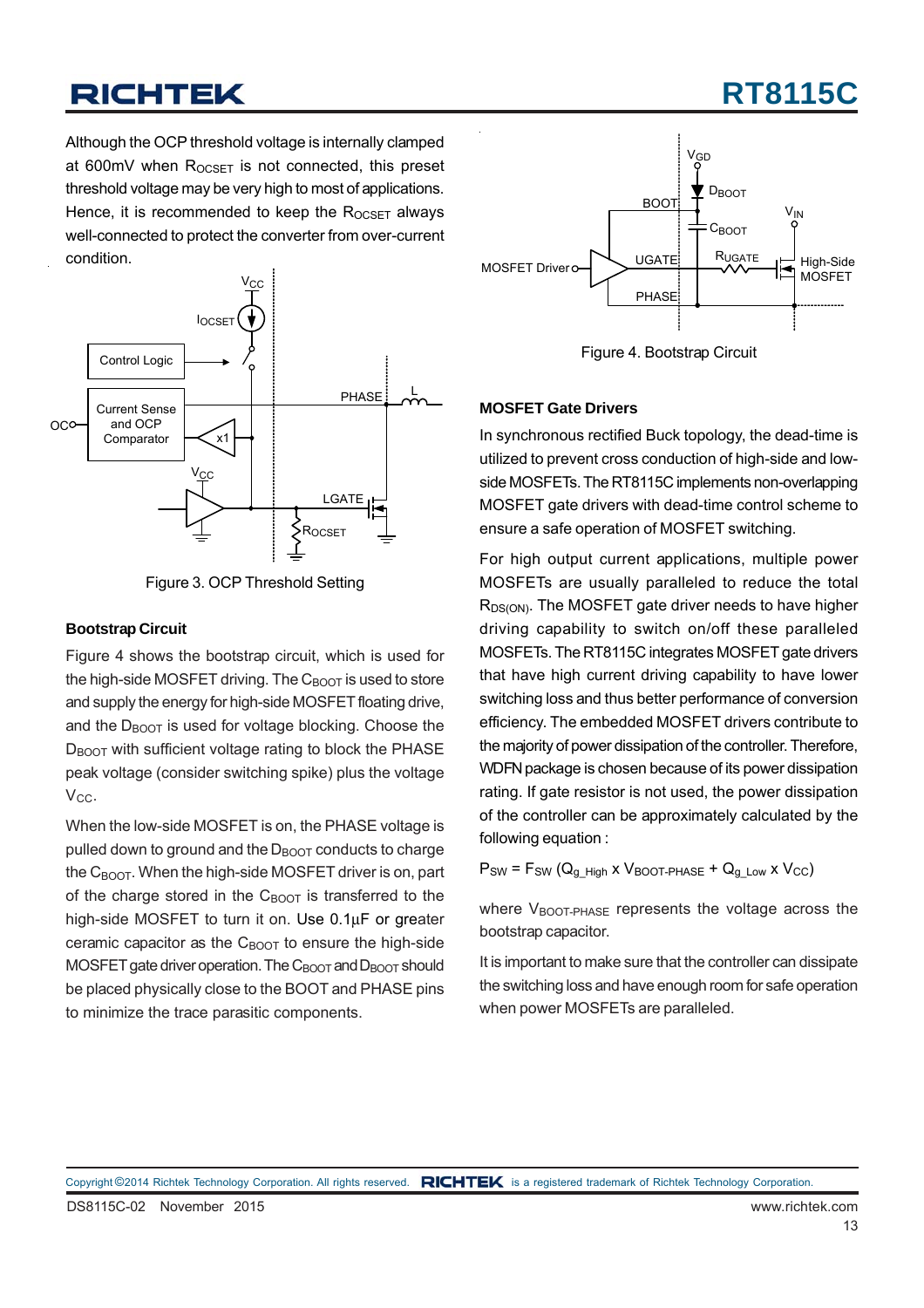#### **Inductor Selection**

Inductor plays an important role in step-down converters because the energy from the input power rail is stored in it and then released to the load. From the viewpoint of efficiency, the DC resistance (DCR) of inductor should be as small as possible to minimize the conduction loss. In addition, because inductor uses most of the board space, its size is also important. Low profile inductors can save board space especially when the height has limitation. However, low DCR and low profile inductors are usually cost ineffective.

Additionally, larger inductance results in lower ripple current, which means lower power loss. However, the inductor current rising time increases with inductance value. This means the transient response will be slower. Therefore, the inductor design is a trade-off between performance, size and cost.

In general, inductance is designed so that the ripple current ranges between 20% to 40% of full load current. The inductance can be calculated by the following equation :

 $L_{MIN} = \frac{V_{IN} - V_{OUT}}{F_{SW} \times k \times I_{OUT\_FULL}\text{ LOAD}} \times \frac{V_{OUT}}{V_{IN}},$ where k is 0.2 to 0.4

#### **Input Capacitor Selection**

Voltage rating and current rating are the key parameters in selecting input capacitor. Generally, input capacitor has a voltage rating 1.5 times greater than the maximum input voltage is a conservatively safe design.

The input capacitor is used to supply the input RMS current, which can be approximately calculated by the following equation :

$$
I_{RMS} = I_{OUT} \times \sqrt{\frac{V_{OUT}}{V_{IN}}} \times \left(1 - \frac{V_{OUT}}{V_{IN}}\right)
$$

The next step is to select proper capacitor for RMS current rating. Using more than one capacitor with low equivalent series resistance (ESR) in parallel to form a capacitor bank is a good design. Besides, placing ceramic capacitor close to the Drain of the high-side MOSFET is helpful for reducing the input voltage ripple at heavy load.

#### **Output Capacitor Selection**

The output capacitor and the inductor form a low-pass filter in the Buck topology. The electrolytic capacitor is used for this application because it can provide large capacitance value. In steady state condition, the output capacitor supplies only AC ripple current to the load, which means the output capacitor must be able to handle the inductor ripple current. The ripple current flows into/out of the capacitor results in ripple voltage, which can be determined by the following equation :

 $\Delta V_{\text{OUT ESR}} = \Delta I_L$  x ESR

In addition, the output voltage ripple is also influenced by the switching frequency and the capacitance value.

$$
\Delta V_{\text{OUT\_C}} = \Delta I_{L} \times \frac{1}{8 \times C_{\text{OUT}} \times F_{\text{SW}}}
$$

Another parameter that has influence on the output voltage sag is the equivalent series inductance (ESL). The rapid change in load current results in di/dt during transient. Therefore, ESL contributes to part of the voltage sag. Using capacitors that have low ESL can obtain better transient performance. Generally, using several capacitors connected in parallel can have better transient performance than using single capacitor for the same total ESR.

Unlike the electrolytic capacitor, the ceramic capacitor has relative low ESR and can reduce the voltage deviation during load transient. However, the ceramic capacitor can only provide low capacitance value. Therefore, using a mixed combination of electrolytic capacitor and ceramic capacitor can also have better transient performance.

#### **PWM Feedback Loop Compensation**

In continuous conduction mode, the RT8115C operates with fixed frequency and uses voltage mode control for output voltage regulation. The IC utilizes voltage error amplifier with external compensation to provide flexibility in feedback loop compensator design. Figure 5 shows the voltage mode control loop of a Buck converter. The control loop consists of the modulator, power stage and the compensator.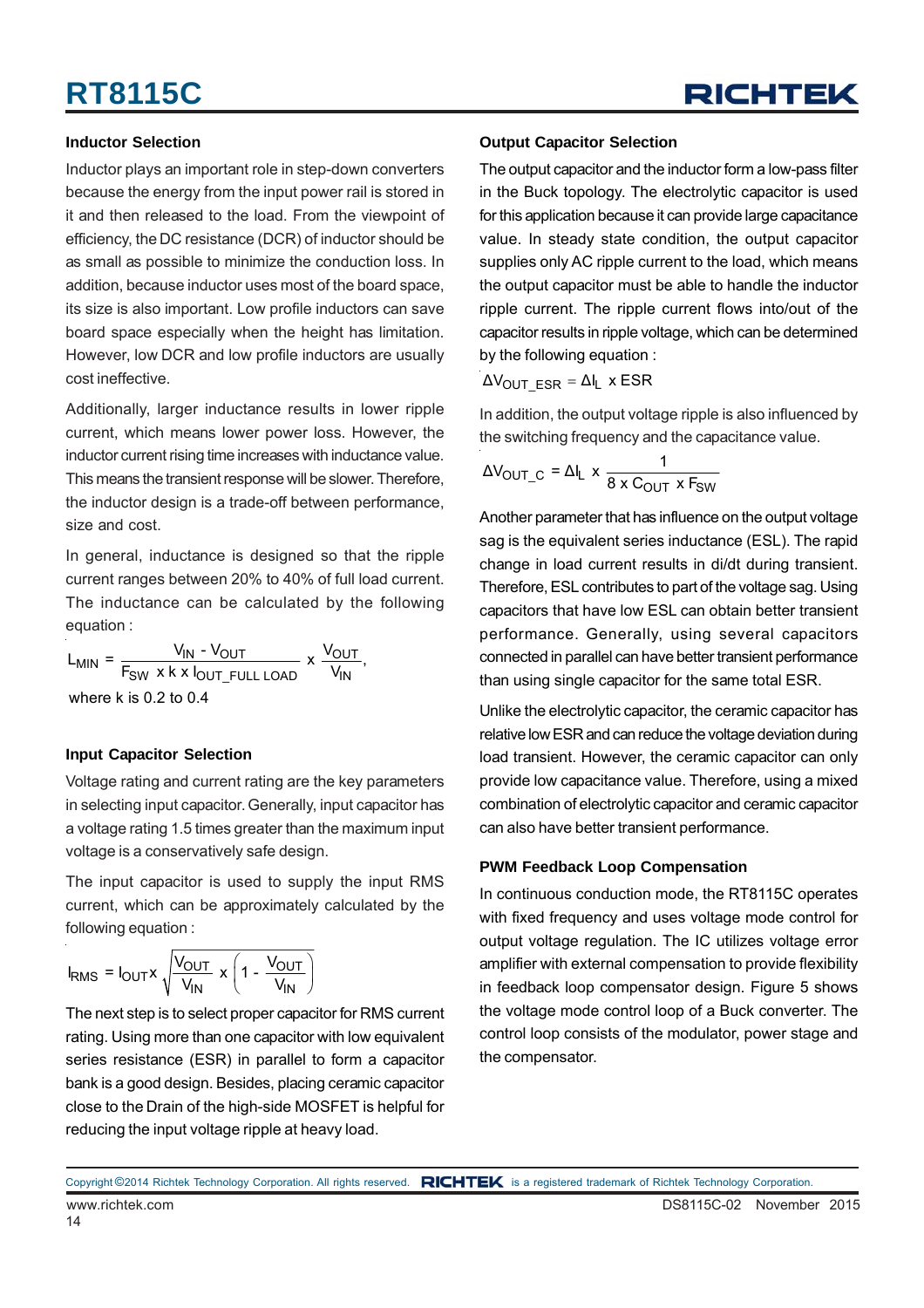## **CHTEK**



Figure 5. Voltage Mode Control Loop of Buck Converter

Output voltage of the converter is scaled by the divider resistors and then compared to the reference voltage, which is the regulation level seen by the controller. The error amplifier output voltage  $V_{\text{COMP}}$  is compared to the sawtooth waveform from the oscillator to generate PWM signal. The output voltage is then regulated according to the duty cycle of the PWM signal.

The system open loop gain  $f_{LC}$  and one zero at  $f_{ESR}$ . The frequency of  $f_{LC}$  and  $f_{ESR}$  can be calculated by the following expressions : OUT COMP Vˆ Vˆ

$$
f_{LC} = \frac{1}{2\pi \times \sqrt{L_{OUT} \times C_{OUT}}}
$$

$$
f_{ESR} = \frac{1}{2\pi \times C_{OUT} \times ESR}
$$

In order to obtain an accurate output voltage regulation and fast transient response, a compensator is necessary. Depending on the inductor and output capacitor, different type of compensator can be used to finish the feedback loop compensation. By inserting a well designed compensator into the feedback loop, the closed loop control-to-output transfer function can be shaped to have adequate crossover frequency and sufficient phase margin.

The design goals are:

- Obtain high gain at low frequency for DC regulation accuracy
- Obtain sufficient bandwidth for transient performance (generally, 1/10 to 1/5 switching frequency)
- Obtain sufficient phase margin for stability (generally  $>45^\circ$ )

Figure 6 shows the Type-III compensator, which is composed of voltage error amplifier, impedance network Z1 and Z2.



Figure 6. Type-III Compensator

The Type-III compensator introduces three poles and two zeros to the system. The first pole is located in low frequency to increase the DC gain for voltage regulation accuracy and is usually referred to as the pole at zero. The location of rest of the two poles and two zeros can be determined as follows :

$$
f_{Z1} = \frac{1}{2\pi \times R_S \times C_S}, f_{Z2} = \frac{1}{2\pi \times (R2 + R_{FB1}) \times C2}
$$

$$
f_{P1} = \frac{1}{2\pi \times R2 \times C2}, f_{P2} = \frac{1}{2\pi \times R_S \times \left(\frac{C_S \times C_P}{C_S + C_P}\right)}
$$

Figure 7 shows the system Bode plot. The close loop gain is the sum of modulation gain and the compensation gain. The modulation DC gain is determined by V<sub>IN</sub>/ΔV<sub>OSC</sub>, where  $\Delta V_{\rm OSC}$  is peak to peak voltage of the saw-tooth ramp. In general,  $f_{Z1}$  is placed at half of  $f_{LC}$ , and  $f_{Z2}$  is placed at  $f_{LC}$  to boost the large phase lag created by the double pole especially when ESR is low.  $f_{P1}$  is typically placed at  $f_{ESR}$  to obtain a  $-20$ dB/dec slope at crossover frequency,  $f_{P2}$  is placed at half of the switching frequency to increase the attenuation in high frequency.

After calculating the compensation values, draw the system Bode plot to check the crossover frequency and phase margin. Due to the circuit parasitic components and the characteristic deviation in the inductor and output capacitors, further tuning of the compensation value to obtain the required crossover frequency and phase margin is necessary.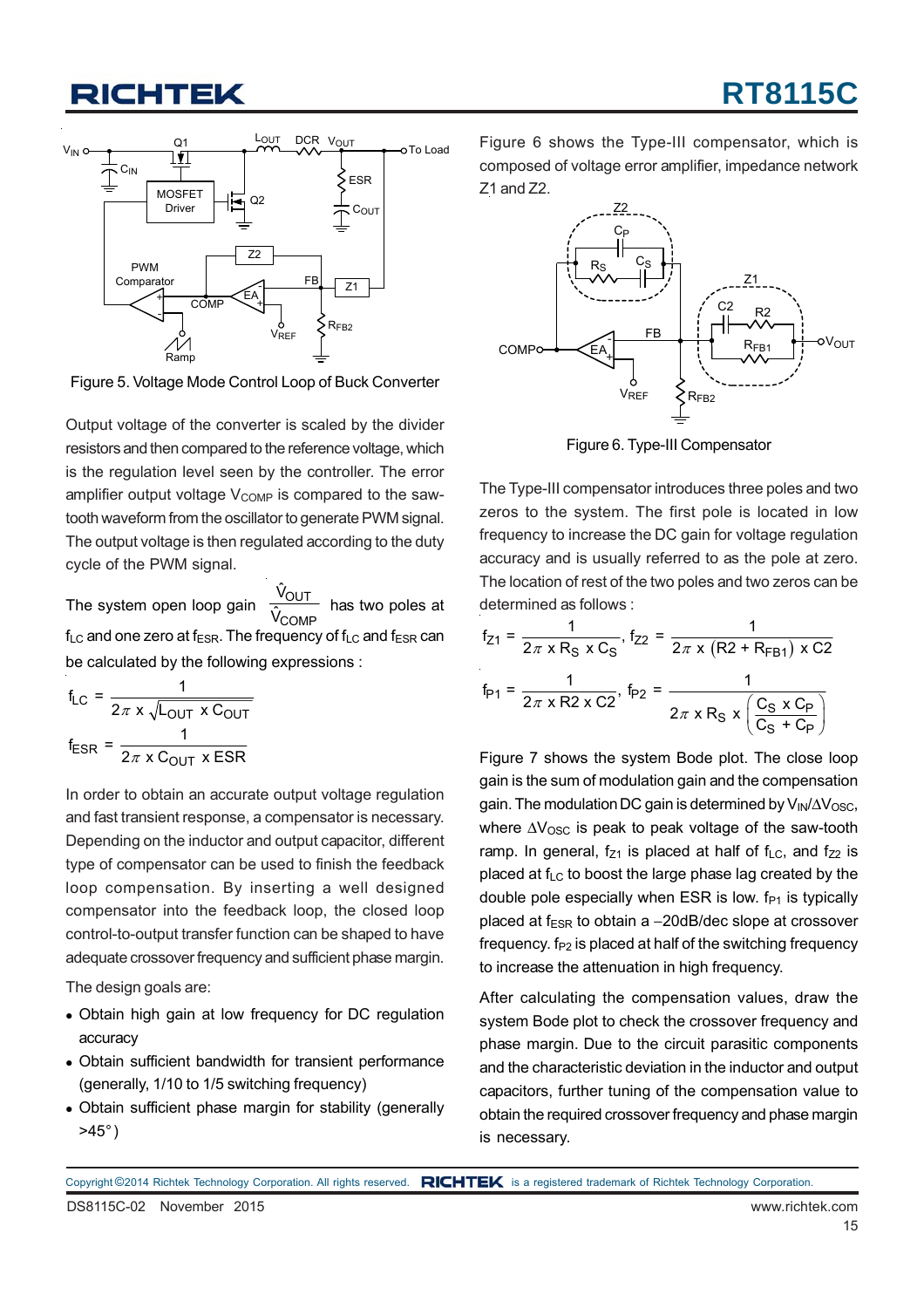

Figure 7. System Bode Plot

#### **Thermal Considerations**

For continuous operation, do not exceed absolute maximum junction temperature. The maximum power dissipation depends on the thermal resistance of the IC package, PCB layout, rate of surrounding airflow, and difference between junction and ambient temperature. The maximum power dissipation can be calculated by the following formula :

 $P_{D(MAX)} = (T_{J(MAX)} - T_A)/\theta_{JA}$ 

where  $T_{J(MAX)}$  is the maximum junction temperature.  $T_A$  is the ambient temperature, and  $\theta_{JA}$  is the junction to ambient thermal resistance.

For recommended operating condition specifications, the maximum junction temperature is 125°C. The junction to ambient thermal resistance,  $\theta_{JA}$ , is layout dependent. For WDFN-10L 3x3 packages, the thermal resistance,  $\theta_{JA}$ , is 30.5C/W on a standard JEDEC 51-7 four-layer thermal test board. The maximum power dissipation at  $T_A = 25^{\circ}C$ can be calculated by the following formula :

 $P_{D(MAX)}$  = (125°C − 25°C) / (30.5°C/W) = 3.27W for WDFN-10L 3x3 package

The maximum power dissipation depends on the operating ambient temperature for fixed  $T_{J(MAX)}$  and thermal resistance,  $\theta_{JA}$ . The derating curve in Figure 8 allows the designer to see the effect of rising ambient temperature on the maximum power dissipation.



Figure 8. Derating Curve of Maximum Power Dissipation

#### **Layout Considerations**

PCB layout plays an important role in high current, high frequency switching converter design. The general layout guide line is listed as follows.

- Minimize the high-current loop as short as possible. The current transition between MOSFETs usually causes di/ dt voltage spike and thus the EMI issue due to parasitic components on PCB trace and component lead. The PCB trace parasitic components cause not only excessive voltage spike, but also power loss. To reduce the PCB trace parasitic, place the high-side, low-side MOSFETs and the inductor with short current loop as possible.
- ▶ Connect the controller and power MOSFETs with wide width and short length PCB traces. Because the RT8115C has integrated high-current MOSFET gate drivers, the PCB trace for MOSFET driving should be sized to carry at least 2A peak current.
- For bootstrap circuit, place the bootstrap diode  $D_{\text{BOOT}}$ close to the BOOT pin, and place the bootstrap capacitor  $C_{\text{BOOT}}$  physically close to BOOT pin and PHASE pin with wide and short copper trace connection.
- Place the ceramic capacitor close to the VCC pin for noise de-coupling.

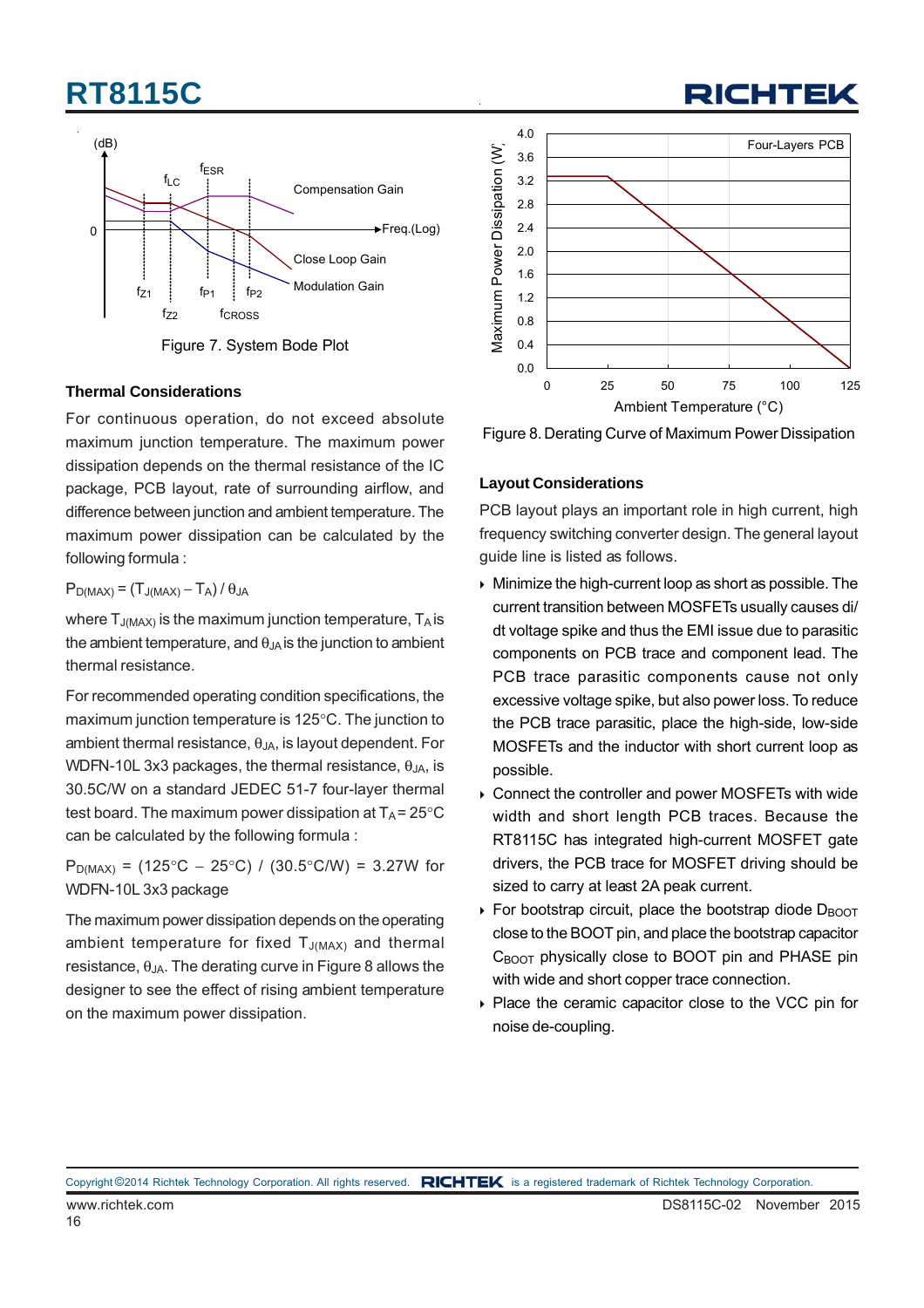- Place all the function setting and compensation components as close to their associated pins as possible. This includes :
- Place the compensation components close to the FB pin and COMP pin to avoid noise pickup. Voltage divider resistors connected to the FB pin should be placed close to the controller.
- $\triangleright$  Place the OCP setting resistor  $R_{OCSFT}$  close to the LGATE pin.
- Place the small-signal MOSFET or BJT used for enable/disable function close to the COMP pin.
- Place ceramic capacitor close to the drain of high-side MOSFET to decrease the input voltage ripple.
- The output voltage feedback trace should be away from the switching node, power MOSFETs and inductor to avoid noise pickup.
- Place the bulk capacitors close to the load.



Figure 9. PCB Layout Guide